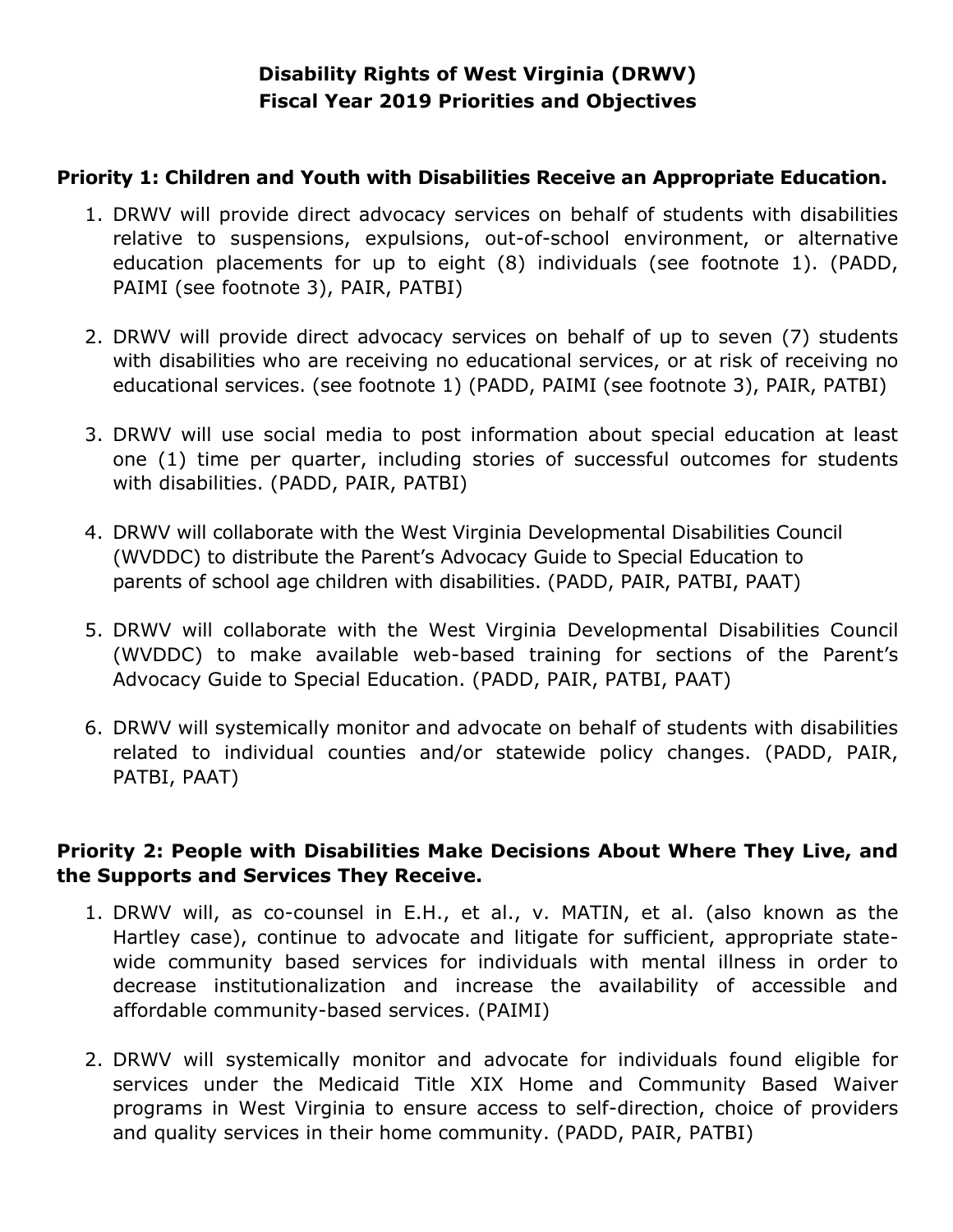- 3. DRWV will provide direct advocacy services for up to twenty (20) individuals found eligible for services under the three Medicaid Title XIX Home and Community Based Waiver programs, or Medicaid Personal Care in West Virginia to ensure access to self-direction, choice of providers and quality services in their home community. (PADD, PATBI, PAIR)
- 4. DRWV will collaborate with the West Virginia Developmental Disabilities Council (WVDDC) and other relevant entities, to ensure that individuals with intellectual/developmental disabilities are discharged from psychiatric hospitals to the community in a timely manner with appropriate placements and supports. (PADD)
- 5. DRWV will systemically monitor and advocate for children to receive mental health services in the community. (PAIMI)

### **Priority 3: People with Disabilities are Free from Abuse, Neglect, Exploitation, and Other Rights Violations.**

- 1. DRWV will investigate, refer for investigation, or monitor allegations of death or serious injury in which there is probable cause that abuse or neglect was involved, including alleged abuse/neglect that occurs during acts of seclusion, restraint, use of aversive techniques, excessive force, or other punitive methods of controlling individuals with disabilities at state and private facilities, and WV schools that are reported to or discovered by DRWV. (see footnotes 1, 2) (PADD, PAIMI, PAIR)
- 2. DRWV will advocate for disability related medical/psychiatric treatment, including properly prescribed and administered medication, to be available to individuals of all ages who are incarcerated that come to the attention of DRWV. (see footnote 1) (PAIMI, PAIR, PATBI)
- 3. DRWV will provide direct advocacy services to individuals who meet DRWV's case selection criteria and are at risk of abuse, neglect, or financial exploitation when requested by the individual or their legal representative. (see footnote 1) (PADD, PAIMI, PAIR, PATBI)
- 4. DRWV will open a service request for all individuals in psychiatric facilities in West Virginia who request advocacy services, with priority given to patients at the two (2) state psychiatric hospitals. (PAIMI, PATBI)
- 5. DRWV will conduct at least fifty (50) monitoring visits to Intermediate Care Facilities for Individuals with Intellectual Disabilities (ICF/IIDs) and address systems issues as identified. (PADD)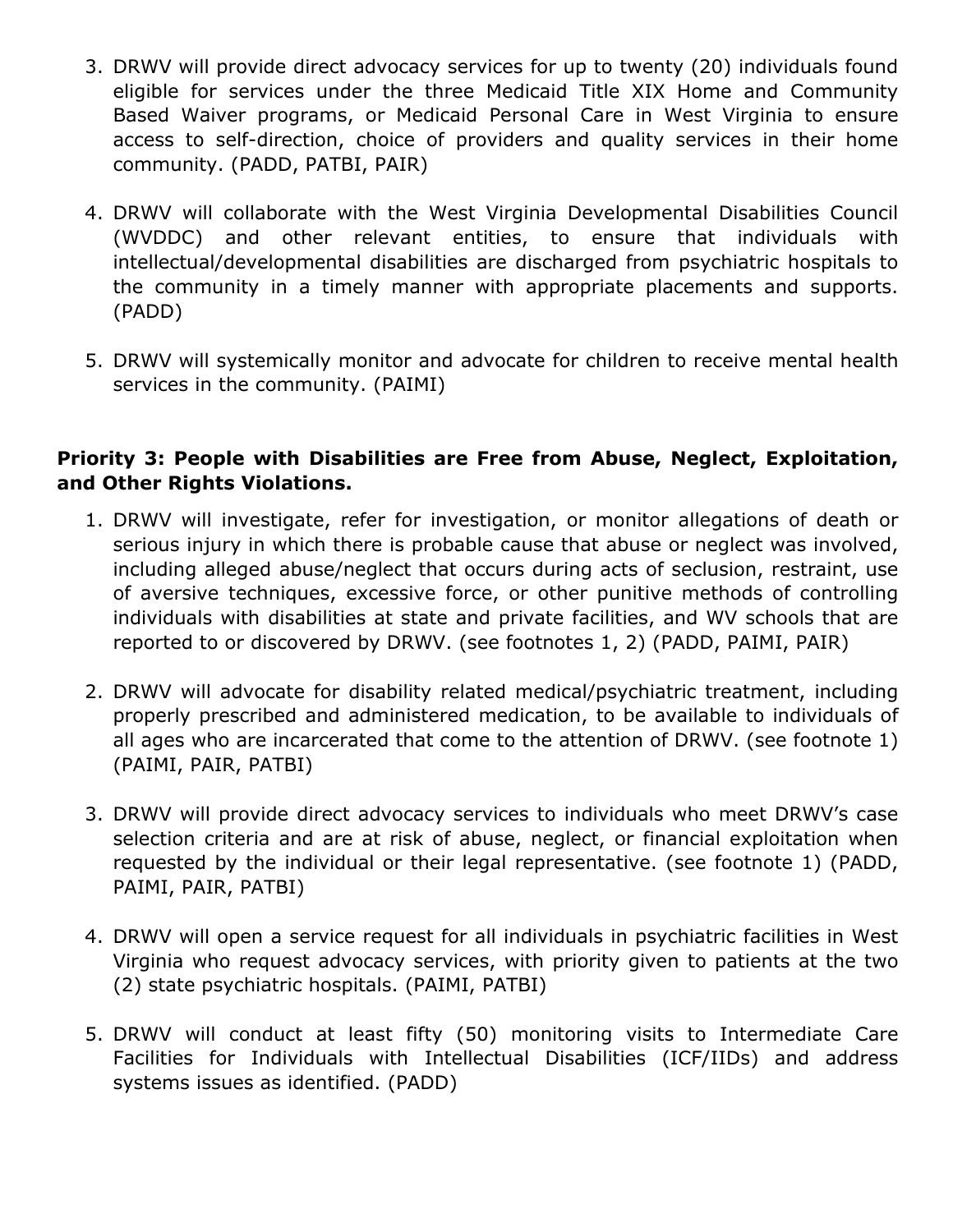- 6. DRWV will conduct at least fifty (50) monitoring visits to WV Department of Corrections facilities to ensure that appropriate mental health treatment is being provided to individuals with mental illness. (PAIMI)
- 7. DRWV will conduct a minimum of fifty (50) monitoring visits to residential placements who serve children with disabilities and address systems issues as identified. (PADD, PAIR, PAIMI, PATBI)
- 8. DRWV will conduct a minimum of sixty (60) monitoring visits at the two (2) state psychiatric hospitals in West Virginia and address systems issues as identified. (PAIMI)
- 9. DRWV will conduct a minimum of twenty-four (24) monitoring visits at psychiatric facilities not operated by the state of West Virginia and address systems issues as identified. (PAIMI)
- 10. DRWV will conduct a minimum of fifteen (15) monitoring visits at the five (5) nursing homes operated by the state of West Virginia and address systems issues as identified. (PADD, PAIMI, PAIR, PATBI)
- 11. DRWV will conduct a minimum of seventy-five (75) monitoring visits at nursing homes not operated by the state of West Virginia and address systems issues as identified. (PADD, PAIR)

# **Priority 4: People with Disabilities Have Access Provided by the Americans with Disabilities Act (ADA), the Architectural Barriers Act (ABA), and the Fair Housing Act.**

- 1. DRWV will advocate for up to fifteen (15) people with disabilities who meet DRWV's case selection criteria (see footnote 1). (PADD, PAIMI, PAIR, PATBI)
- 2. DRWV will complete accessibility studies when access issues are discovered by DRWV or brought to our attention. (PAIR)
- 3. DRWV will collaborate with the West Virginia Commission for the Deaf and Hard of Hearing to provide statewide outreach to professionals educating them on their responsibility to provide auxiliary aids and services, including but not limited to sign language interpreters, as required by the Americans with Disabilities Act (ADA). (PAIR)
- 4. DRWV will provide outreach to organizations throughout West Virginia that serve veterans to offer outreach and education to veterans with disabilities. (PADD, PATBI, PAIR, PAIMI)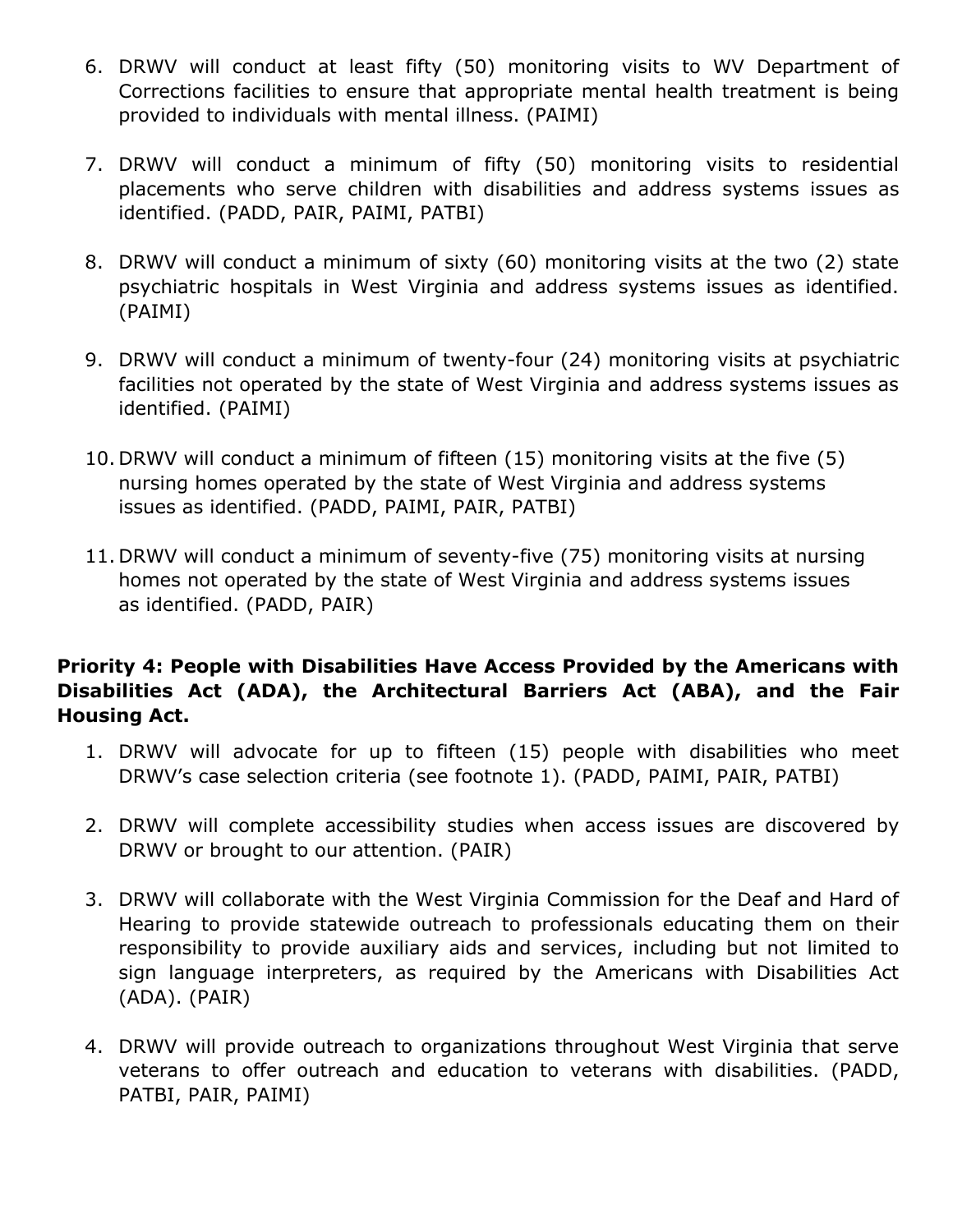### **Priority 5: People with Disabilities Have Access to Assistive Technology.**

- 1. DRWV will provide advocacy for up to ten (10) people with disabilities to gain or maintain access to assistive technology and related supports (see footnote 1). (PAAT)
- 2. DRWV will collaborate with the West Virginia Assistive Technology System (WVATS) to increase awareness of the availability of and right to access assistive technology. (PAAT)
- 3. DRWV will use social media to post information about assistive technology at least one (1) time per quarter. (PAAT)

### **Priority 6: People with Disabilities Have Access to Centers for Independent Living, Competitive/Integrated Employment, and Employment-Related Services.**

- 1. DRWV will provide direct advocacy services for up to twenty-five (25) individuals requesting assistance who are applying for, eligible for, or receiving services from the West Virginia Division of Rehabilitation Services (WVDRS), supported employment programs and other programs funded under the Workforce Innovation and Opportunity Act (WIOA) (see footnote 1). (CAP)
- 2. DRWV will provide direct advocacy services for up to twenty-five (25) individuals requesting assistance who are Supplemental Security Insurance/Social Security Disability Insurance (SSI/SSDI) beneficiaries and want to work but are encountering barriers per the priorities established by the Social Security Administration (SSA) (see footnote 1). (PABSS)
- 3. DRWV will provide direct advocacy services for up to five (5) individuals requesting assistance who are applying for, eligible for, or receiving services from a Center for Independent Living (CIL) (see footnote 1). (CAP)
- 4. DRWV will collaborate with the West Virginia Developmental Disabilities Council (WVDDC) in their efforts to encourage integrated employment options and "Employment First" initiatives for people with disabilities. (CAP, PADD)
- 5. DRWV will actively support the Statewide Rehabilitation Council's (SRC) mandate to monitor and advise on the activities of WVDRS. (CAP)

#### **Priority 7: People with Disabilities Have Full Access to the Electoral Process.**

1. DRWV will act to increase equal access for individuals with disabilities requesting assistance to participate in the voting process, including polling places, voting equipment, and voter registration. (PAVA)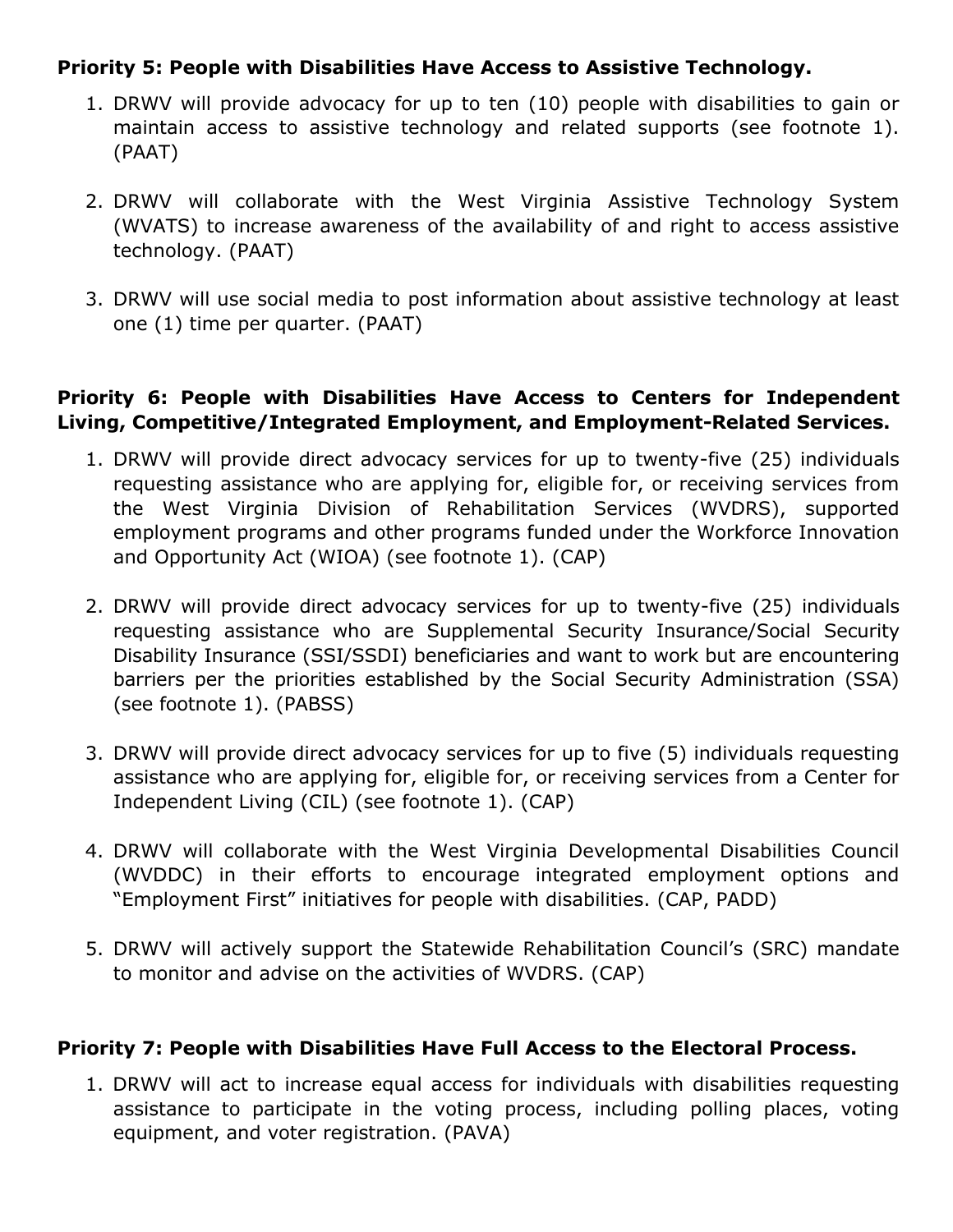- 2. DRWV will educate at least fifty (50) people with disabilities, family members and service providers about the voting process and their right to vote. (PAVA)
- 3. DRWV will work in conjunction with the Secretary of State's office to educate County Clerks and election divisions about the voting rights of people with disabilities. (PAVA)

#### **Priority 8: DRWV Will Conduct Outreach and Education, and Support the Work of Others to Promote Self-Advocacy.**

- 1. DRWV will actively support the missions of groups with grassroots advocacy missions, not including lobbying. (PADD, PAIMI, PAIR, PATBI)
- 2. DRWV will develop and conduct disability rights outreach to educate unserved and underserved populations of people with disabilities about their rights and DRWV's services. (PAAT, PAIMI, PADD, PAIR, PATBI, PAVA, CAP, PABSS)
- 3. DRWV will provide outreach to increase public awareness of Traumatic Brain Injury (TBI). (PATBI)
- 4. DRWV will host a Disability Law Symposium covering a variety of current disability related issues, and will serve as an educational and recruiting tool for legal work on disability rights. (PADD, PAIMI, PAIR, PATBI)
- 5. DRWV will provide Supported Decision Making training to nonprofit organizations, parent advocacy groups, and various state and local organizations. (PADD, PAIMI, PAIR, PATBI)
- 6. DRWV will host a conference to train high school students and families about their rights and opportunities related to transition planning. (CAP, PABSS, PADD, PAIMI, PAIR, PATBI)
- 7. DRWV will provide Psychiatric Advance Directives training to three (3) organizations who promote self-advocacy for individuals with mental illness. (PAIMI)

**Priority 9: DRWV will conduct reviews of and provide education to Representative Payees who handle income for individuals with disabilities from Supplemental Security Insurance/Social Security Disability Insurance (SSI/SSDI) to verify that they are using the benefits properly on behalf of the beneficiary and are carrying out their responsibilities and duties correctly. (PABRP)**

No Objectives are needed for this Priority as they are detailed in the grant agreement.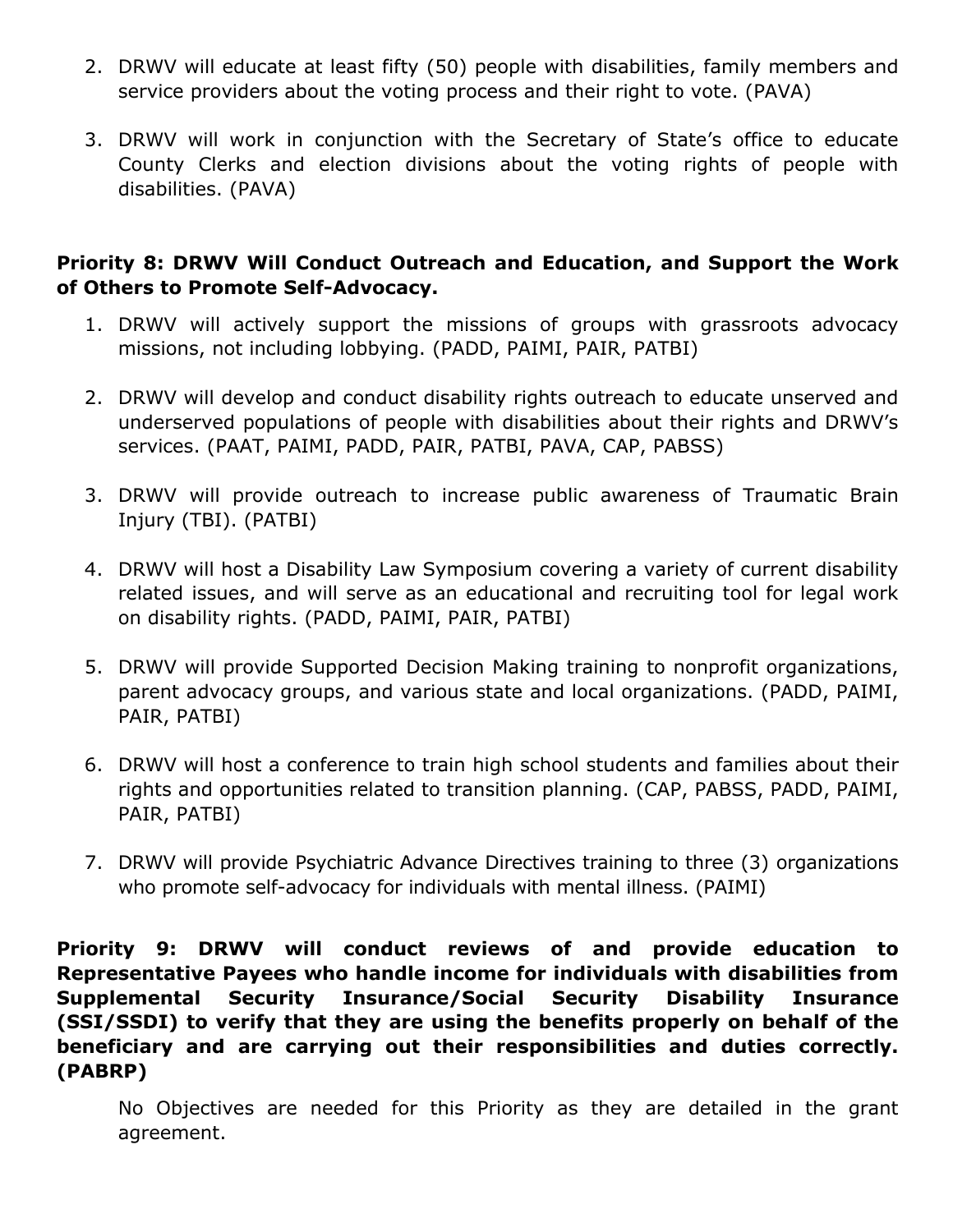**Priority 10: DRWV will provide advocacy services for class members in compliance with WV DHHR statement of work and state and federal court directives in Civil Action 81-585 E.H. v. Matin (1983), Hartley Decree, and Civil Action 78-2099 Medley vs. Ginsberg (1981), Medley Decree. (MHAP)**

No Objectives are needed for this Priority as they are detailed in the statement of work.

# **Information and Referral (I&R):**

DRWV provides Information and Referral to all callers related to disability rights issues.

Individual program budgets determine availability of services.

# **FOOTNOTES**

- 1. Case Selection Criteria:
	- A. There is a significant risk of abuse and neglect. Client is danger of or has experienced severe bodily harm. The client is at risk or a has experienced a serious financial harm.
	- B. The client is institutionalized and ready for reintegration to the community and there is a barrier to discharge.
	- C. A clear violation of the ADA has occurred.
	- D. The case is a special education matter and the child is not receiving consistent educational services, or is at serious risk of receiving no services, or the needs related to the child's disability have been completely ignored by the school district.
	- E. It is a matter concerning voting rights, assistive technology, a barrier to employment for a beneficiary of SSI or SSDI, Representative Payees, or services under the Rehabilitation Act.

Additionally, all cases MUST:

- Meet program eligibility for one of DRWV's federally funded programs;
- be in agreement with DRWV's mission;
- be consistent with our ethical standards;
- possess significant legal merit; and
- funds/resources must be available.

At the discretion of the Executive Director or Legal Director a case can be selected for direct representation because of the vulnerability of the client or the potential to effect policy or systemic change or another compelling reason.

Abuse and neglect investigations will be prioritized as follows: seclusion & restraint with death or serious injury, suspicious death, and incidents occurring in locations with repeated complaints of abuse and neglect. In complaints where abuse or neglect are currently being investigated by law enforcement, DRWV will delay its investigation until law enforcement has completed their investigation.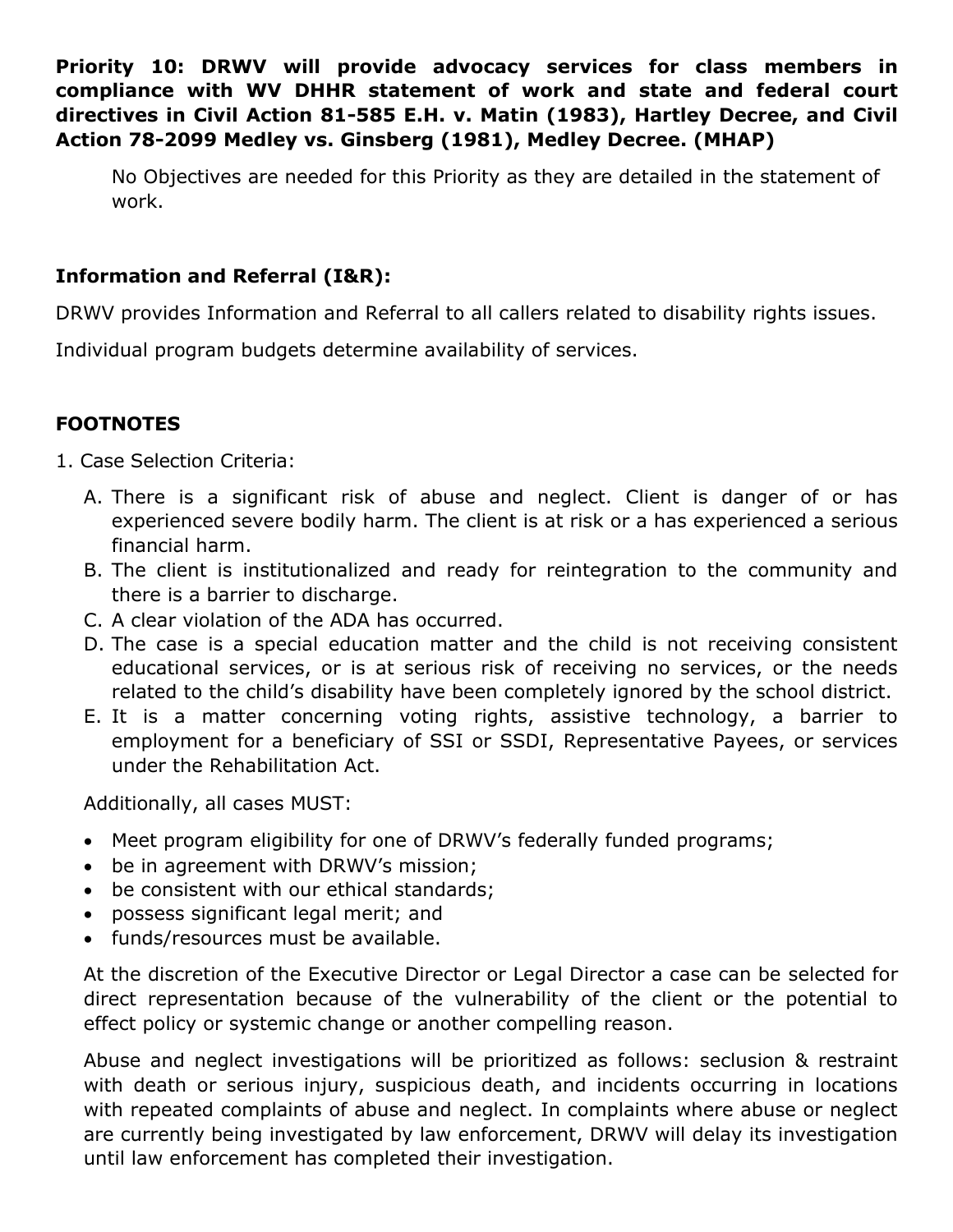- 2. "Serious injury" is defined as physical harm or injury to an individual with disabilities and includes, but is not limited to acts such as: rape or sexual assault; striking; the use of excessive force when placing an individual with disabilities in bodily restraints; or use of restraints not in compliance with state and federal laws.
- 3. The issue must be directly related to an individual's diagnosed mental illness in order to qualify for services.

#### **Programs**

Client Assistance Program (CAP)

Serves individuals who have applied for or are receiving services from DRS, Center for Independent Living, supported employment programs, and other programs funded under the Rehabilitation Act of 1973, as amended.

Proection and Advocacy for Assistive Technology (PAAT)

Serves children and adults with disabilities who need assistive technology devices and related support services to maintain or increase their skills, independence, and community integration.

Protection and Advocacy for Beneficiaries of Social Security (PABSS)

Assists individuals who receive SSI or SSDI break down barriers to employment.

Protection and Advocacy for Individuals with Developmental Disabilities (PADD)

Serves individuals with developmental disabilities or a severe & chronic mental or physical impairment that begins before age 22 and investigates abuse & neglect complaints on their behalf.

Protection and Advocacy for Individuals with Mental Illness (PAIMI)

Serves individuals with significant mental illness or emotional impairment and investigates abuse & neglect complaints on their behalf.

Protection and Advocacy for Individual Rights (PAIR)

Serves individuals with disabilities that substantially limit one or more major life activities and who are not eligible for advocacy under PAIMI or PADD and do not have a CAP eligible issue.

Protection and Advocacy for Traumatic Brain Injury (PATBI)

Serves individuals with traumatic brain injury who are significantly limited in activities of daily living.